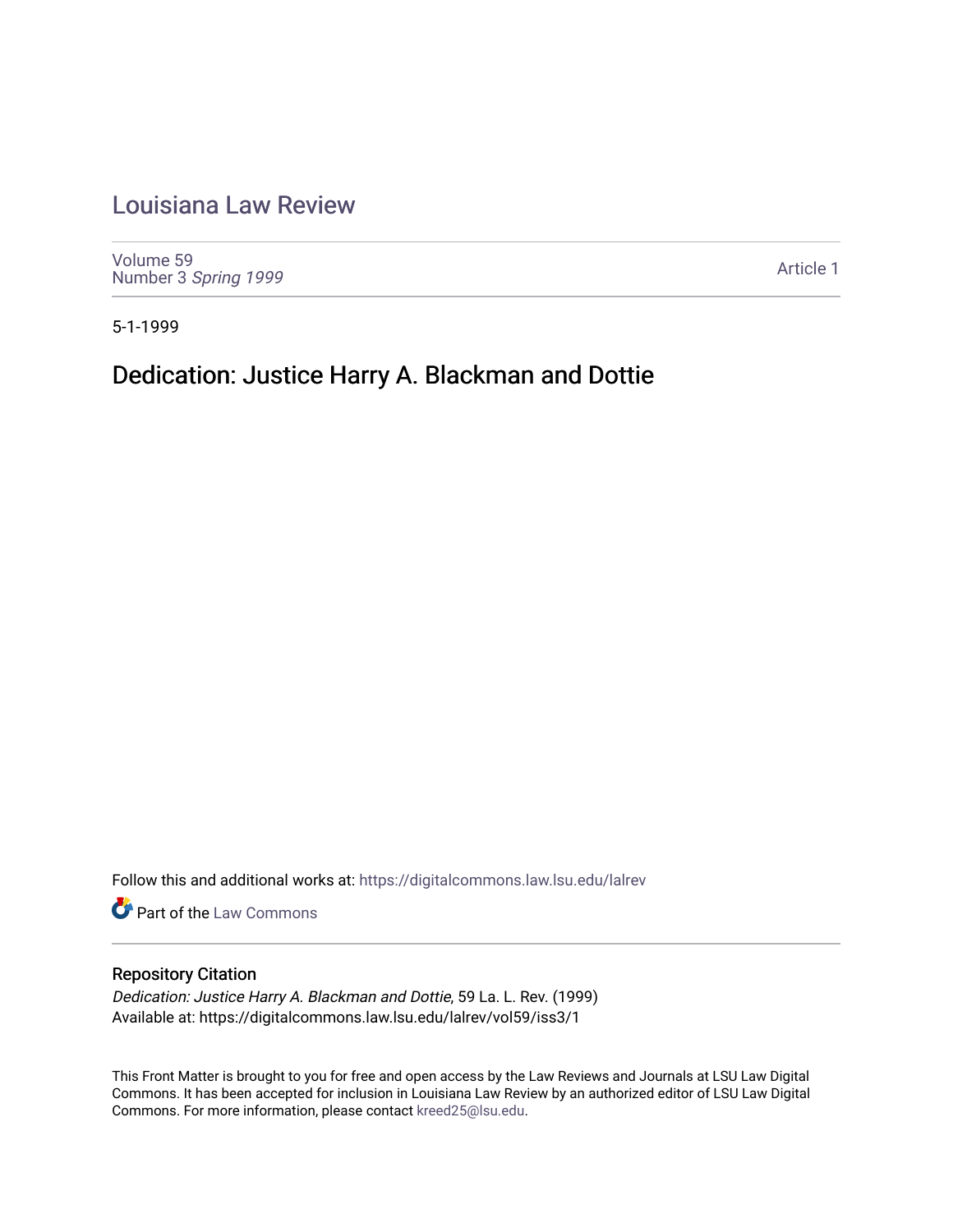The Board of Editors of Volume **59** of the Louisiana *Law Review*  dedicate this issue to Justice Harry **A.** Blackmun **(1908-1999)** and Dottie, the **Shy** Person's Justice and his conscience, true friends of **LSU** Law-

Nottoway Plantation Fellows Dinner "Southerners on the Supreme Court" March **8, 1985;**  Saturday morning class, Rm 110, "Harry, you haven't answered the question" March 9, 1985; Aboard the Samuel Clemens Mississippi River. with Professor Baier and students March **9, 1985;**  *Facult6de Droit,*LSU-Aix-en-Provence Summer Program "Constitutional Intrepretation: *Les Procdddsd'Elaboration"*  July **1986,** *Bowers v. Hardwick; Fac.de Droit,*LSU-Aix, *Encore,* July **1992,** *Casey;*  Commencement Address "Ideals and Heroes" LL.D., *honoris causa,*  "For his painstaking scholarship as a judge, his independence, courage, and wisdom; "For his compassion and empathy for the little person; "For his unshakable love of Justice" **LSU** Law May **28,** 1994; "Elizabeth Black Cypress Grove" Rededication, May **28,** 1994.

*I expect to pass through life but once. If therefore, there be any kindness I can show, or any good thing I can do to anyfellow being, let me do it now, and not defer or neglect it, as I shallnot pass this way again.*